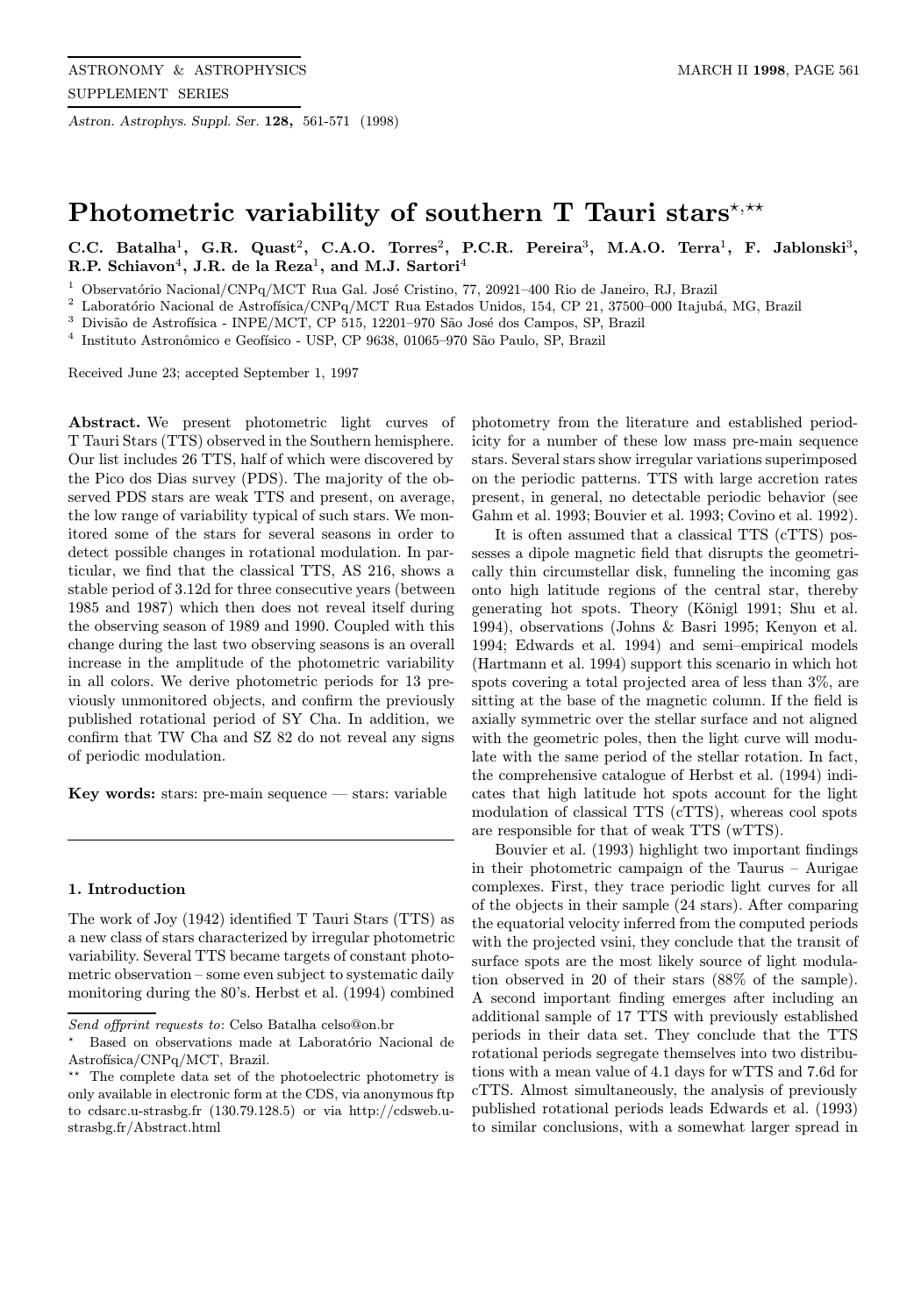the distribution of periods for the wTTS. The recent campaigns of Bouvier et al. (1995 and 1997) confirm these findings.

Why, on average, do wTTS rotate faster than the cTTS? Both weak and cTTS undergo gravitational contraction with the resulting increase in their rotation rates. Furthermore, classical TTS have a surplus of angular momentum resulting from the torque applied to the stellar surface by the accretion disk which should therefore lower the periods. In addition to a magnetized stellar wind which would steadily deplete the stellar angular momentum, Edwards et al. (1993) propose an active coupling between the stellar magnetosphere and the slowly rotating outer regions of the disk as a possible solution to this dilemma. Thus, the stellar angular velocities of the cTTS would be kept at values that are, on average, lower than those found in wTTS.

Another view is championed by Smith (1994) and stems from the fact that differential rotation is established in the Sun but is conveniently ignored throughout the calculations of TTS periods which are computed assuming that the star rotates as a rigid body. Smith proposes that the bimodal distribution of rotational periods among classical and weak TTS is an artifact of the differential rotation. The classical TTS apparently rotate slower than the weak TTS because the spots that define their light curves are thought to be at high latitudes. On the contrary, those of the weak TTS are hypothesized to be at low latitude regions as in the solar analogy, although recent Doppler images of weak TTS consistently show high latitude features (Joncour et al. 1994; Strassmeier et al. 1994). The question remains whether the bimodal distribution of periods is an indication that steep differential rotation prevails among PMS stars or whether the stellar initial angular momentum is controlled by the presence of an accretion disk.

These competing interpretations can only be settled with systematic photometric and/or high resolution spectroscopic monitoring campaigns. It is crucial to devote observational efforts in order to increase the statistics of rotational periods among TTS. Monitoring selected targets over several consecutive seasons, tracking possible changes from periodic to aperiodic patterns, and ideally combining with spectroscopic timeseries and Doppler imaging, may shed some light on the nature of these pre main sequence objects – their level of stellar activity, their initial angular momentum and their angular momentum evolution.

The main goal of this work is to increase the information about the photometric variability of T Tauri Stars. It is based on photometric data collected by different researchers during the past 10 years at Pico dos Dias Observatory (OPD), including extensive photoelectric monitoring of AS 216, AS 218 and FK Ser. In Sect. 2 we describe the observations and data reduction. The periodogram methods employed in this investigation are described in Sect. 3 and results are summarized in Sect. 4.

#### 2. Observations and data reduction

CCD photometry was carried out from 1993 to 1995 at the 0.6 m telescopes of OPD with a front illuminated GEC P8603A CCD detector with resolution of about  $0.58''/pixel$  (385 $\times$  578 pixels). No attempt was made to transform the computed magnitudes to a standard system since our main interest is to study time variations. This procedure does not require photometric sky conditions and successfully overcomes the problematic effects of variable transparency. In deciding between observing a large sample of diverse objects or fewer objects at more colors, we chose the former. Therefore, our images were taken with the  $V$  and  $I$  filters, and exposures were all  $3$ minutes long.

Photoelectric differential photometry in  $UBV(RI)_{\text{C}}$ were also taken with the same telescopes using the FOTRAP (Jablonski et al. 1994). This sample includes recently identified TTS sorted by their IRAS colors and conspicuous Li lines (Pico dos Dias Survey – henceforth PDS; Gregorio–Hetem et al. 1992, henceforth GHETAL92). Special attention is given to AS 216 and AS 218, monitored since 1985 to establish the stability of their rotational periods.

In general the objects are brighter than  $V \sim 14.0$  and cooler than K5. T Cha (G8) is included because of its reportedly extreme variability.

#### 2.1. CCD photometry

We adopt the standard method to perform the differential photometry. The stars in each field – excluding the variable target – are examined for stability and those showing no trace of variability are chosen as comparisons. The uncertainty in the photometry is estimated from the dispersion in the magnitude differences and ranges from 0.01 to 0.02 mag. The TTS observed with the CCD are SY Cha, TW Cha, CT Cha, VZ Cha, WY Cha, SZ 45, T Cha, SZ 77, SZ 82 and SZ 108.

Data reduction is carried out with the Image Reduction and Analysis Facility (IRAF) software. Images are corrected for electronic bias, pixel-to-pixel gain variations (with dome flats), and cosmic rays are removed. The routines of the APPHOT package are used to obtain relative magnitudes for the objects selected in each field. The sky contribution is the modal value inside a specified annulus whose internal radius and width are automatically determined for each image by the RADPROF routine. This procedure avoids possible effects of nearby stars or defective pixels. Typical values of the aperture range from four to seven pixels, corresponding to  $2.3$ <sup>"</sup> to  $4^{\prime\prime}$  respectively.

#### 2.2. Photoelectric photometry

Photoelectric photometry was performed using the FOTRAP (Jablonski et al. 1994). This device has a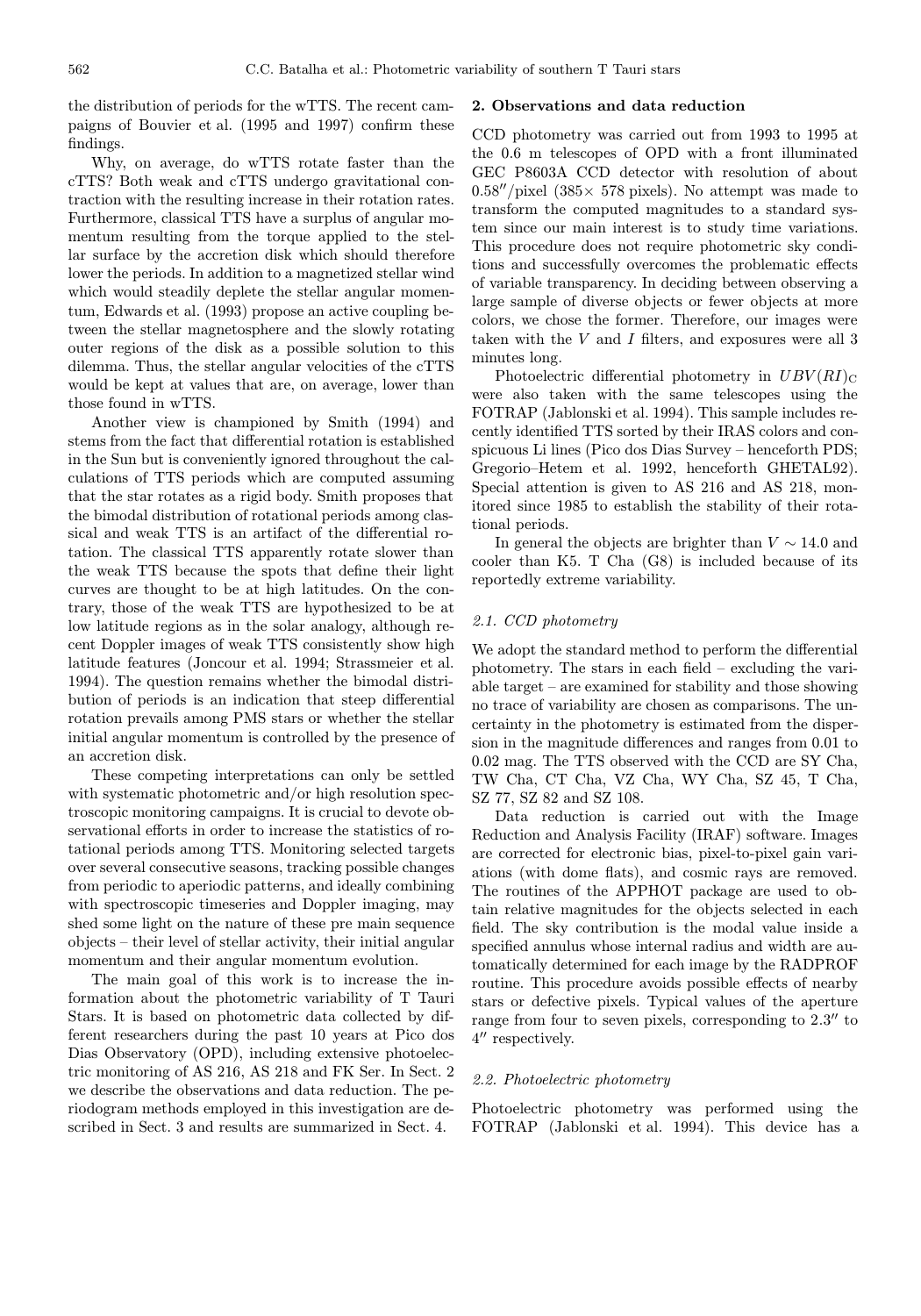Table 1. Summary of the observed Southern T Tauri Stars. The star names are listed in the first and second columns. The seasons are indicated in the third column. Columns 4 through 8 list the  $\sigma$  of the differential magnitudes. The number of observations in each season are listed in Col. 9. The last column contains spectral types

| Star          | Other name              | Year      | $\sigma U$               | $\sigma B$                       | $\sigma V$ | $\sigma R$               | $\sigma I$ | NP                      | SpT            |
|---------------|-------------------------|-----------|--------------------------|----------------------------------|------------|--------------------------|------------|-------------------------|----------------|
| <b>PDS 01</b> | Hen 1                   | 1989      | 0.01                     | 0.02                             | 0.03       | 0.03                     | 0.02       | $\overline{4}$          | K1             |
| 45            | CoD-29 8887             | 1989/90   | 0.15                     | 0.06                             | 0.04       | 0.04                     | 0.04       | 10                      | $\rm M3$       |
| 50            | Hen $600$               | 1989/90   | $0.17\,$                 | 0.05                             | 0.02       | 0.02                     | 0.02       | 13                      | $M3+M3$        |
| $59\,$        | GSG 9419-1065           | 1991      | 0.34                     | 0.11                             | 0.11       | $0.10\,$                 | 0.07       | $\boldsymbol{9}$        | M1             |
| 66            | Hen 892                 | 1990      | 0.12                     | $0.05\,$                         | $\rm 0.03$ | 0.03                     | 0.02       | 10                      | $\rm K2$       |
| 70            | CoD-40 8434             | 1990      | 0.06                     | 0.04                             | 0.03       | 0.03                     | 0.02       | $\boldsymbol{9}$        | K7             |
| $77\,$        | CoD-41 10484            | 1990      | 0.47                     | 0.43                             | 0.37       | 0.33                     | 0.29       | $\overline{\mathbf{7}}$ | $_{\rm K0}$    |
| 81            | GSC 6209-923            | 1989/90   | 0.05                     | $0.05\,$                         | 0.04       | 0.04                     | 0.03       | 11                      | K <sub>0</sub> |
| 82            | VV Sco                  | 1990      | 0.17                     | $0.15\,$                         | 0.10       | 0.08                     | 0.06       | $\overline{7}$          | $KO+M1$        |
| 83            | <b>V896 Sco</b>         | 1990      | $\rm 0.35$               | 0.24                             | 0.19       | 0.15                     | 0.12       | $\overline{\mathbf{7}}$ | K <sub>5</sub> |
| 89            | GSC 6217-126            | 1990      | 0.12                     | 0.08                             | 0.07       | 0.06                     | 0.04       | $\overline{4}$          | M <sub>0</sub> |
| 99            |                         | 1989      | $\rm 0.31$               | 0.19                             | 0.16       | 0.14                     | 0.13       | $\bf{4}$                | $_{\rm M0}$    |
| 101           | BZ Sgr                  | 1989      | $\rm 0.91$               | 0.66                             | 0.53       | 0.42                     | $\rm 0.34$ | $\overline{\mathbf{7}}$ | $_{\rm K0}$    |
| $\rm HBC$ 565 | SY Cha                  | 1994/1995 |                          |                                  | 0.23       |                          | 0.14       | 22                      | M <sub>0</sub> |
| 567           | $\operatorname{TW}$ Cha | 1994/1995 | $\equiv$                 |                                  | 0.29       |                          | 0.14       | 18                      | M <sub>0</sub> |
| 570           | CT Cha                  | 1995      | $\frac{1}{2}$            | $\overline{\phantom{0}}$         | 0.08       |                          | 0.04       | 10                      | M <sub>0</sub> |
| 578           | VZ Cha                  | 1994/1995 | $\overline{\phantom{0}}$ |                                  | 0.46       |                          | 0.23       | 15                      | K <sub>6</sub> |
| 583           | WY Cha                  | 1994/1995 |                          | $\equiv$                         | 0.08       | $\equiv$                 | 0.07       | 11                      | $\rm K7$       |
| 590           | Sz45                    | 1994/1995 | $\overline{\phantom{0}}$ |                                  | 0.15       | $\frac{1}{1}$            | 0.05       | 10                      | M0.5           |
| $591\,$       | $\mathcal T$ Cha        | 1995      | $\overline{\phantom{0}}$ |                                  | $0.90\,$   | $\frac{1}{1}$            | 0.67       | $\overline{7}$          | $\rm{G}8$      |
| 603           | Sz 77                   | 1994/1995 | $\equiv$                 | $\overline{\phantom{0}}$         | 0.13       | $\frac{1}{1}$            | 0.08       | 10                      | M <sub>0</sub> |
| 605           | Sz 82                   | 1995/1994 | $\equiv$                 | $\frac{1}{2}$                    | 0.07       | $\overline{\phantom{0}}$ | 0.05       | 16                      | $_{\rm M0}$    |
| 620           | Sz 108                  | 1994/1995 | $\frac{1}{1}$            | $\overbrace{\qquad \qquad }^{ }$ | 0.04       | $\equiv$                 | 0.06       | $10\,$                  | $_{\rm M0}$    |
| 656           | AS 216                  | 1985      | $\rm 0.21$               | 0.09                             | 0.05       |                          |            | 21                      | K2             |
|               |                         | 1986      | 0.24                     | 0.11                             | 0.06       |                          |            | 67                      |                |
|               |                         | 1987      | 0.23                     | 0.09                             | 0.05       |                          |            | 41                      |                |
|               |                         | 1989      | 0.44                     | 0.14                             | 0.08       | 0.05                     | 0.04       | $\overline{7}$          |                |
|               |                         | 1990      | 0.45                     | 0.16                             | 0.09       | 0.07                     | 0.06       | 11                      |                |
| 657           | AS 218                  | 1986      | $\rm 0.93$               | $0.30\,$                         | 0.21       |                          |            | 56                      | $\rm K7$       |
|               |                         | 1989      | 1.47                     | 0.70                             | 0.40       | 0.24                     | 0.12       | $\bf 5$                 |                |
|               |                         | 1990      | 0.49                     | 0.13                             | 0.08       | $0.07\,$                 | 0.07       | $11\,$                  |                |
| 663           | FK Ser                  | 1986      | 0.89                     | $\rm 0.32$                       | 0.18       |                          |            | $30\,$                  | K5/K7          |
|               |                         | 1989/1990 | 0.60                     | 0.33                             | 0.31       | 0.31                     | 0.24       | 11                      |                |

rotating filter wheel (1200 rpm) that enables measurements in 5 colors in a quasi-simultaneous way. The photometric system is matched to the Johnson/Cousins  $UBV(RI)_{\text{C}}$  standard system. We achieve differential magnitudes by observing the stars in the order: TTS, comparison 1, comparison 2 and TTS. The two arrays of differential values per season (TTS - Comp) are then combined and used as input to the periodogram analysis. The final set of observed TTS include all the listed PDS objects and AS 216, AS 218, FK Ser.

Table 1 summarizes our observation logs. The first and second columns list the names of the objects and are followed by the year of the observation. Columns 4 through 8 list the  $\sigma$  of the differential magnitudes. The number of observations in each of the observed seasons are indicated next. The spectral types are taken from the Herbig & Bell

catalogue (1988 – henceforth HBC) or from a spectral type classification method developed to utilize the medium resolution data of the PDS survey. This method essentially compares the unknown TTS spectrum to those of standards of different spectral class observed with the same instrument and spectral format. The spectral type of T Cha is taken from Alcal´a et al. (1993). Complete electronic tables with the photoelectric magnitudes can be accessed at the CDS, via anonymous ftp to cdsarc.u-strasbg.fr or via http://cdsweb.u-strasbg.fr/Abstract.html.

## 2.3. Periodogram analysis

For all the stars but Hen 1, V896 Sco and PDS 89, we gathered enough observations to search for photometric periodicity. Since the observations were generally taken near meridian transit, our frequency search is limited to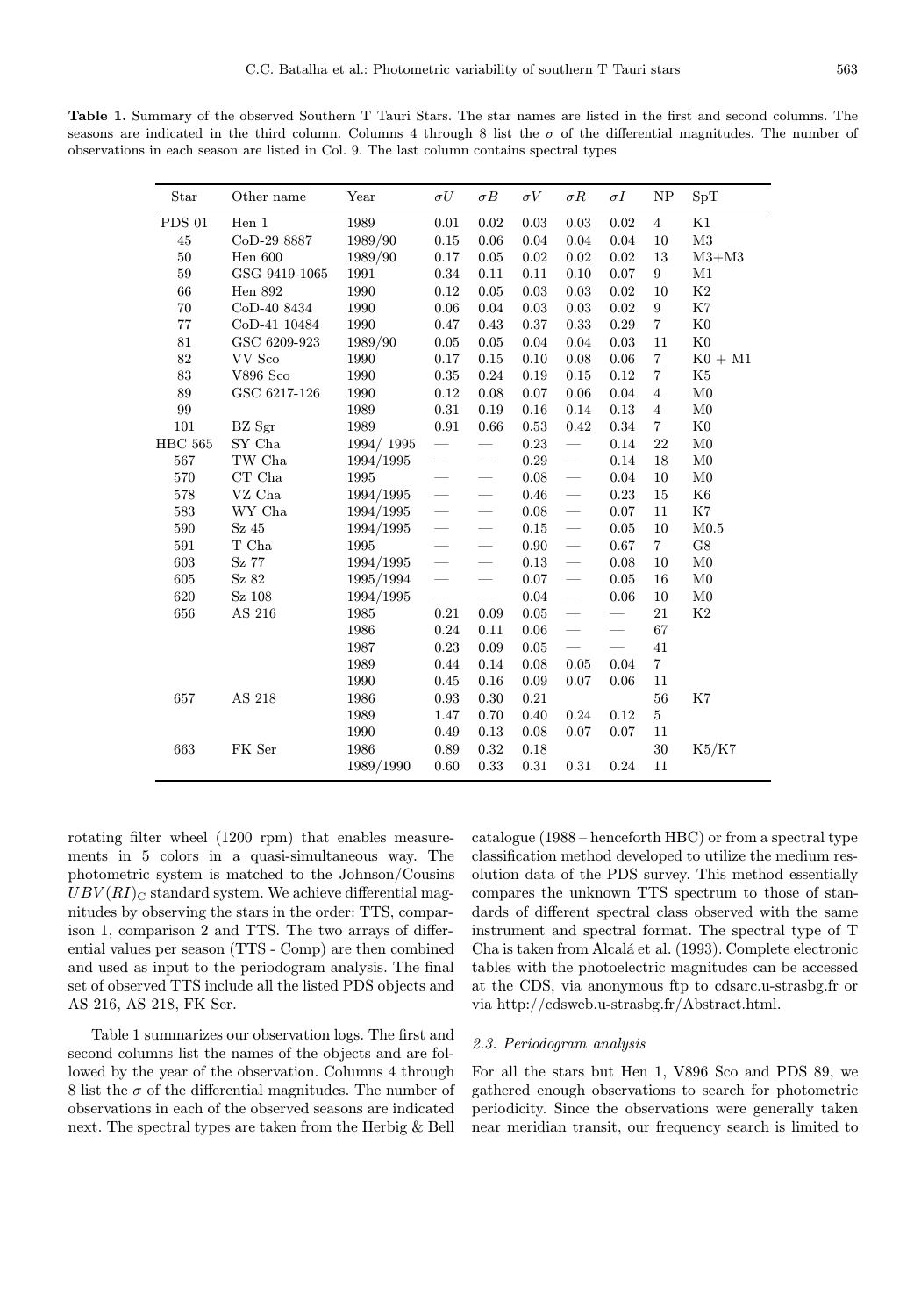the interval 0.0 to 0.5 day<sup>-1</sup>, the quasi-Nyquist frequency. We cannot discriminate these from the aliases which occur in the frequency interval between 0.5 and 1.0 day<sup>-1</sup>.

We use the two following methods to access frequencies:

1) The Date Compensated Discrete Fourier Transform (DCDFT, Ferraz–Mello 1981) that computes the correlation between a sinusoid–plus–constant curve with the photometric data. The significance of the candidate peak is assessed with the method outlined by Ferraz Mello & Quast (1987), and gives the probability that a peak in the distribution is not formed by chance (the acceptance of a given period). The method also gives the error bar of the computed period.

2) The method developed by Akerlof et al. (1994, henceforth BSP) that computes the least-square fit of a sum of cubic B–spline functions to the period–folded light curve. The chosen frequency is that which provides the minimum  $\chi^2$  statistic. A characteristic of this method is that the computed frequency is not affected by any predefined light curve shape (e.g. sinusoidal). This degree of freedom allows a range of possible solutions for time series with less than 10 entries. We tested the efficiency of this program using the photometry of several TTS available in electronic format (Herbst et al. 1994). The program provides firm solutions for stars with large numbers of entries (though sometimes disagreeing with the published value) and handles data sets with fewer entries (down to 7), though not claiming a unique solution for those cases. The final range of solutions can be narrowed down to a few options if the shape of the folded light curve is fixed to a sinusoidal one.

Our basic procedure which leads to a final rotational period is as follows. First, we utilize the BSP code for the  $V, R$  and  $I$  colors and select the 15 frequencies, in each color, yielding light curves of low  $\chi^2$ . The final solution tends to be unique if the inputed time series has a large number of entries. In this case, that frequency is easily identified in every color and distinguishable from the others by its low  $\chi^2$  (see example in Akerlof et al. 1994). In some cases, we have a modest data set for which, as discussed above, the BSP code ascribes several possible solutions. In these cases, we select as the final BSP solutions those where the shape of the  $U, B, V, R$  and I folded light curves are correlated in phase. In addition, the curve shall present an even distribution of data–points in phase. In some cases, we are satisfied with more than one  $f_i$ nal BSP solution. Secondly, we run the DCDFT code and search for the best frequency along the steps indicated by this method. We analyze individual color bands, selecting the solutions yielding good phase coverage, large acceptance in all colors  $(U \text{ excluded})$ , and consistency among the period-folded light curves for each color band. The chosen DCDFT period is then compared with that of the BSP method and usually the sinusoidal–light curve solution of the former method is adopted.

# 3. Photometric variability

The largest photometric campaign of Southern TTS is presented by Covino et al. (1992), after monitoring a sample of 30 stars in  $UBV(RI)_{\text{C}}$ . They confirm the previously reported period of CV Cha, Sz 6 and Sz 68 and establish new periods for four other stars (AS 205, Wa Oph/2, WA  $Oph/3$  and Wa  $CrA/2$ ). They are unable to confirm previously reported periods for T Cha and S CrA or to find any periodical behavior for SZ Cha and GQ Lup.

We analyze the light curves of the 26 T Tauri stars listed in Table 1 where the first 13 have only recently been identified as PMS stars.

Table 2 shows the periods determined in this work and the previously published ones. We label each star in Table 2 as weak or classical following the earlier criteria based solely on the strength of the H $\alpha$  emission: wTTS if EW<sub>H $\alpha$ </sub> is less than 10  $\AA$  and cTTS if larger. However, the most complete set of criteria to distinguish cTTS from wTTS is discussed by Edwards et al. (1993). These are the near infrared color excess, the optical continuum veiling and the forbidden emission line of [OI] at  $\lambda$  6300. Such data are presently lacking for the majority of our targets.

The  $EW_{H\alpha}$  are taken from the HBC or PDS. For a low mass PMS star,  $H\alpha$  line strength indicates (but not conclusively) the presence of a circumstellar disk since important components of this line are formed either in a wind or in an accretion column – both scenarios requiring disks (Johns & Basri 1995). Thus, the H $\alpha$  of Hen 892 and BZ Sgr suggest the presence of a disk. All the remaining PDS stars have small but overt  $EW_{H\alpha}$ . Further observations of these wTTS must be carried out, especially in the near infrared, in order to constrain their circumstellar environments.

# 3.1. Stars with no firm detection of periodicity

## 3.1.1. PDS 1 (Hen 1), PDS 89 and PDS 99

These objects were not observed with enough regularity to enable time series analysis. There are only 4 observations per star.

Hen 1 is not an IRAS source and does not indicate near infrared excess of luminosity (GHETAL92). It is situated at high galactic latitude ( $b \sim -59^{\circ}$ ) and is not associated with any known molecular cloud. The level of variability (as deduced solely from our 4 observations) is one of the lowest in our sample – at a level which is unusual for pre-Main Sequence stars.

PDS 89 is a serendipitous discovery of PDS since it lies outside of the error box of an IRAS source. The source is actually associated with PDS 149 in the small cloud L152 where HBC 651 is located (Torres et al. 1995). PDS 99 belongs to the CrA association and was previously identified as an H $\alpha$  emission line star by Marraco & Rydgren (1981).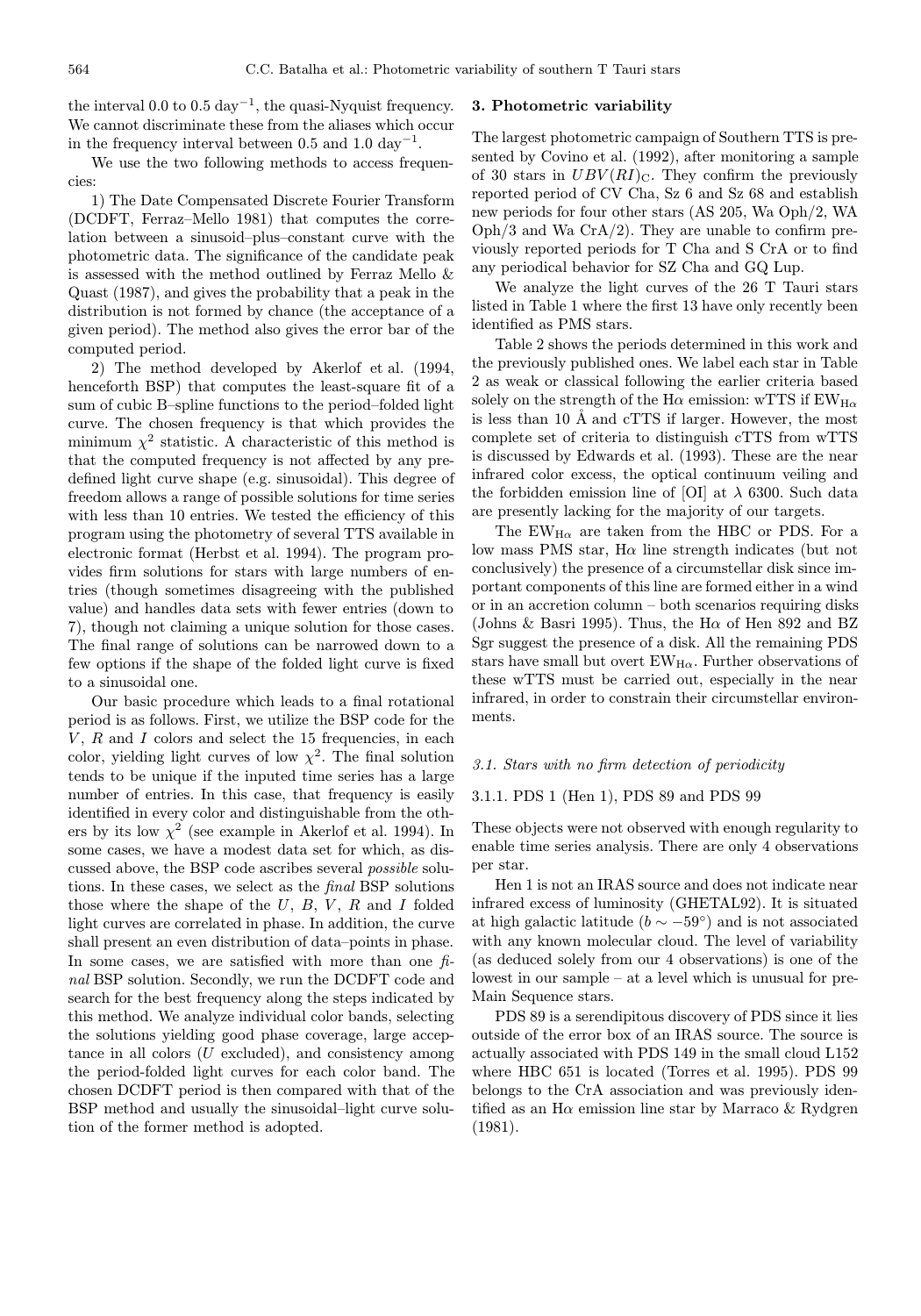3.1.2. PDS 45 (CoD-29 8887) and PDS 50 (Hen 600)

These two PDS stars together with PDS 54, PDS 55 and the cTTS TW Hya lie within a circle of about 7◦ at high galactic latitude ( $b \sim 25^{\circ}$ ). de la Reza et al. (1989) attempt to physically connect these objects as members of a common parental cloud which has already dissipated. Jensen et al. (1996) did not detect PDS 45 nor Hen 600 at 800  $\mu$ m but did detect PDS 55, which curiously is not an IRAS source. We have less than 4 entries for PDS 54 and PDS 55, and they are not included in this work.

Our photometry in the  $V$ -band of PDS 45 and 50 shows the low range of variability typically ascribed to solar-type active regions on the stellar surface (see Rodonò 1986). The amplitude of the variations reaches merely a few times the intrinsic errors in our measurements thereby preventing us from establishing a reliable rotational period.

## 3.1.3. PDS 77 = CoD-41 10484

PDS 77 has the spectroscopic characteristics of a wTTS and is a member of the Lupus association. If the strength of  $\mathrm{EW_{H\alpha}}$  alone is the indicator of a circumstellar disk then PDS 77 is a wTTS and probably devoid of an active disk. However, Herbst et al. (1994) argue that wTTS generally have light fluctuations less than  $0.8$  mag in  $V$ . Only accretion disks are capable of powering light variations that are larger than this value in the V –band.

We have gathered a sparse and small number of data points (7). Nevertheless, we observed a significant range of variability in all colors  $(0.91 \text{ at } V)$ . Several possibilities are indicated by the DCDFT code and they all cluster about 2.50 days with mild acceptance. We suggest this as a preliminary result and we stress that additional observations are needed to confirm this.

# 3.1.4. PDS  $81$  and PDS  $82 = \text{VV}$  Sco

These two stars are found in the same region of the  $\rho$ Oph complex. PDS 81 presents a range of variability of 0.15 mag in all colors. It is a wTTS with  $H\alpha$  sometimes filled in. It is associated with the cloud B40 for which HBC lists 5 TTS, and the PDS finds another 3. A total of 11 exposures in  $UBV(RI)_{\text{C}}$  were gathered in 1988/1989 (4/7) and the BSP algorithm does not indicate any reliable period. The DCDFT method indicates a period of 11.11 days but with a modest degree of confidence  $(62\% \text{ in } V)$ which leads us to not include it in the pool of TTS with determined rotational periods.

VV Sco is a binary system with a separation of 1.5". It lies at the border of the complex and cannot be resolved photometrically. We search for periodical patterns in the light curve with no conclusive results.

# 3.1.5. PDS  $101 = BZ$  Sgr

The PMS nature of BZ Sgr was established quite recently (GHETAL92) but its  $H\alpha$  profile in emission had been known since earlier prism surveys (Stephenson & Sanduleak 1977). GHETAL92 associated this object with the molecular cloud No. 159 (Magnani et al. 1985). We discover a very faint companion less than  $5<sup>′</sup>$  apart. This possible companion has a firm emission in  $H\alpha$  but the noise prevents any conclusion as to the existence of the Li I line.

This star presents remarkable variability and striking color-dependent amplitudes that are typical of cTTS. The strength of its  $H\alpha$  also leads us to believe that this object is a classical TTS. Jensen et al. (1996) detect the star at  $800 \mu m$  which is additional evidence for the presence of a circumstellar disk.

Neither algorithm was able to find any periodic pattern for BZ Sgr using our data set.

# 3.1.6. HBC  $567 = TW$  CHA

Previous periods of 8.6 and 8.0 days have been reported for TW Cha as well as a null result (see Table 2). TW Cha is a cTTS with a reportedly large degree of variability (Bouvier et al. 1986). This is confirmed here. In spite of the large amplitude, no convincing period-folded light curve presented itself. The reported periods of 8.0 and 8.6 days do not fold our data into a smooth light curve.

#### 3.1.7. HBC  $570 = CT$  CHA

We gather 10 entries in 1995 distributed over two months for CT Cha. It presents, in general, mild variability. The BSP algorithm and the DCDFT code indicate two periods with observations well distributed in phase and have large confidence levels: 9.86d and 13.68d. Several other possible periods with acceptance larger than 90% cluster at about the former value. We tentatively suggest 9.86d as the computed period for the season.

# 3.1.8. HBC  $591 = T$  CHA

The pre Main Sequence nature of T Cha is established by Alcalá et al. (1993). In spite of an  $EW_{H\alpha}$  typical of weak TTS, these authors report evidence of disk accretion – as inferred from the inverse P Cygni profile in the  $H\alpha$  – and robust spectral variability. We also have several medium resolution data targeting the  $H\alpha$  line that show strong variability (the PDS archives). The line goes from absorption to emission on a time scale of days, as is also reported in Alcalá et al. (1993).

Hoffmeister (1965) made extensive visual observations and proposed a period of 3.2436 days. A periodicity of 3.2d is also found by Mauder & Sosna (1975), although not confirmed by the more recent observations of Covino et al. (1992). This star consistently undergoes large photometric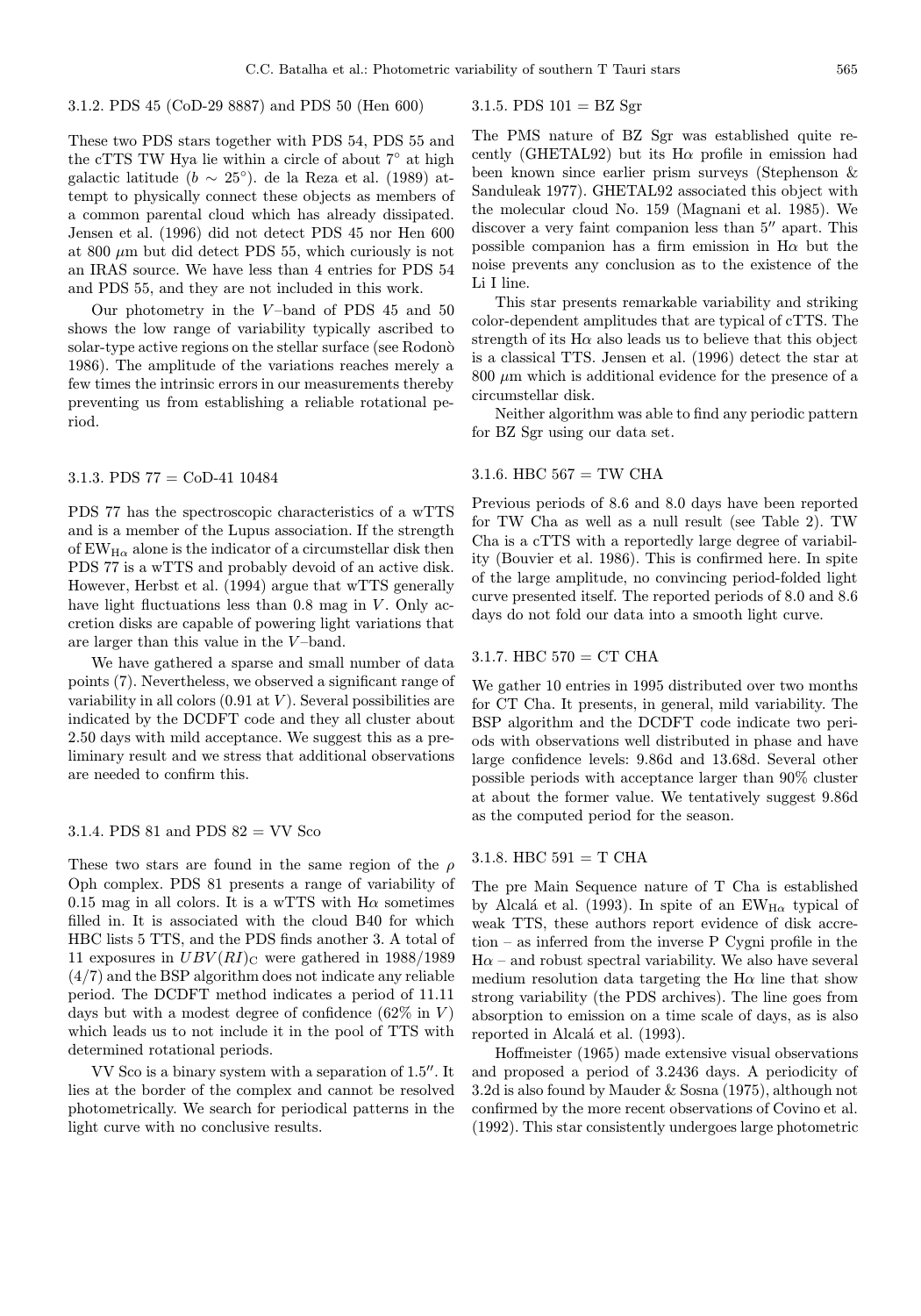and spectroscopic variability (Covino et al. 1992; Alcalá et al. 1993).

Neither the BSP nor the DCDFT method reveal any conclusive period for our modest sample. Due in part to the variability revealed in the medium resolution data, we re-analyzed the data sets of Hoffmeister (1965) and Mauder & Sosna (1975) using the DCDFT method. We averaged their data into a maximum of 3 data points per night. Hoffmeister's observations give a period of 3.221 days with a false alarm probability of 10<sup>−</sup><sup>8</sup>. No period was found for the Mauder & Sosna data set unless the observations taken after  $JD = 244141399$  are omitted, in which case we are able to reproduce the period of 3.22 days. Our 7–exposure light curve does not fold smoothly into a 3.22 day period.

We hypothesize that T Cha is another case of a TTS that undergoes phases of periodical behavior (see for example Vrba et al. 1989) and phases of irregular variations.

#### 3.1.9. HBC  $590 = SZ$  45 and HBC  $620 = SZ$  108

These two stars are cTTS that show mild to low variability. Because of weather conditions we gathered a maximum of 10 points distributed over two consecutive years.

For SZ 45, the BSP periodogram method indicates two periods at 14.12 days and 14.75 days with comparably low  $\chi^2$ 's. The period-folded light curves, however, are not well distributed in phase. The DCDFT method computes several possibilities, all clustering about a period of 13.00 days. We suggest the latter as a tentative value.

For SZ 108, both methods indicate similar solutions at about 4.05d with a high level of confidence. However, the data are not well distributed in phase and due to the modest number of entries we regard the result as tentative.

# 3.1.10. HBC  $603 = SZ 77$

SZ 77 shows a moderate range of variability in the course of our campaign (Table 1). Analysis of the near infrared excess indicates active disk accretion in this object (Batalha & Basri 1993). Neither methods provide definitive period determinations.

# 3.1.11. HBC  $605 = SZ 82$

SZ 82 was monitored by Covino et al. (1992) and no periodicity was found. It has signatures of disk accretion, with a mild near infrared excess indicative of reprocessed stellar light by overlying circumstellar dust. The ratio between the stellar and systemic luminosities tends to reinforce the presence of an active circumstellar disk (Batalha & Basri 1993).

Two possible periods are indicated by the BSP: 1.16d and 1.61d. The DCDFT method does not indicate a conclusive solution for the  $V$ -band, nevertheless two maxima in the power spectra are achieved at 7.42d and 1.55 d, both aliases. The confidence of both periods are 78% which leads us to conclude that no periodicity was established for SZ 82.

Table 2. Published Data for the Program Stars and Computed Periods. In the first column, the PDS or HBC numbers are listed. These pre main sequence stars are classified in the second column as wTTS (w) or cTTS (c) if indications of an accretion disk are present or not. See text for details. H $\alpha$  line strengths are indicated in the third column. Periods that are found in the literature and determined in this work are respectively listed next

| $\operatorname{PDS}/\operatorname{HBC}$ | $\mathrm{w}/\mathrm{c}$ | $\mathrm{H}\alpha$ $(\mbox{\AA})$ | Lit. $P_{\text{day}}$               | $P_{\rm day}$ |
|-----------------------------------------|-------------------------|-----------------------------------|-------------------------------------|---------------|
| PDS 1                                   | W                       | $0.2^{\rm 1}$                     |                                     |               |
| 45                                      | W                       | $2.0^1$                           |                                     |               |
| $50\,$                                  | W                       | $12.5/8.0^{1}$                    |                                     |               |
| 59                                      | W                       | $5.0^1$                           |                                     | 11.73         |
| 66                                      | $\ddot{c}$              | $47^{1}$                          |                                     | 5.75          |
| 70                                      | W                       | $2.0^1$                           |                                     | 5.10          |
| $77\,$                                  | W                       | $2.0^1$                           |                                     | 2.50:         |
| 81                                      | W                       | $0.7^{1}$                         |                                     |               |
| 82                                      | $\rm c/w$               | 29.0/9.0 <sup>1</sup>             |                                     |               |
| 83                                      | W                       | $10.0^{1}$                        |                                     | 5.52          |
| 89                                      | W                       | $2.2^{1}$                         |                                     |               |
| 99                                      | W                       | 5.0 <sup>1</sup>                  |                                     |               |
| 101                                     | $\mathbf c$             | $52^1$                            |                                     |               |
| <b>HBC 565</b>                          | $\mathbf c$             | $49^2$                            | $7.6^3, 6.2^4, 6.1^{5,6}$           | 5.97          |
| 567                                     | $\ddot{c}$              | $26^2$                            | $8.6^3$ , $8.0^4$ , NP <sup>6</sup> | ${\rm NP}$    |
| 570                                     | $\mathbf c$             | $56^2\,$                          |                                     | 9.86:         |
| 578                                     | $\mathbf c$             | $71^2$                            | $7^4$ , $7.2^3$                     | 2.56          |
| 583                                     | $\ddot{c}$              | $52^2$                            |                                     | 5.34          |
| 590                                     | $\mathbf c$             | $32^2$                            |                                     | 13.00:        |
| 591                                     | $\mathbf c$             | $2.0^1$                           | $3.24^{4,10}$ , NP <sup>7</sup>     |               |
| 603                                     | $\mathbf c$             | $17^2\,$                          |                                     | ${\rm NP}$    |
| 605                                     | W                       | $7.0^{2}$                         | NP <sup>7</sup>                     | ${\rm NP}$    |
| 620                                     | W                       | $0.5^{2}$                         |                                     | 4.05:         |
| 656                                     | $\ddot{c}$              | $54^{8}$                          |                                     | 3.12,NP       |
| 657                                     | $\mathbf c$             | $28^8\,$                          |                                     | $4.05\,$      |
| 663/664                                 | $\mathbf c$             | $10^2\,$                          | $5.20^{11},\,4.83^9$                | 5.15          |

1) GHETAL92, 2) Herbig & Bell 1988, 3) Kappelman & Mauder 1981, 4) Mauder & Sosna 1975, 5) Schaeffer 1983, 6) Bouvier et al. 1986, 7) Covino et al. 1992, 8) Torres CAO, private communication, 9) Torres et al. 1983 (see text), 10) Hoffmeister (1965), 11) Chugainov (1974).

# 3.2. Stars with detected periodicity

#### 3.2.1. PDS 59

PDS 59 is situated close to T Cha and may have a faint companion at 12 arcsec. The  $EW_{Li}$  (500 mÅ) and the  $EW_{H\alpha}$  (less than 10 Å) are typical of wTTS (GHETAL92).

We have a total of 10 data entries distributed over three consecutive years (1989–1991) which is enough to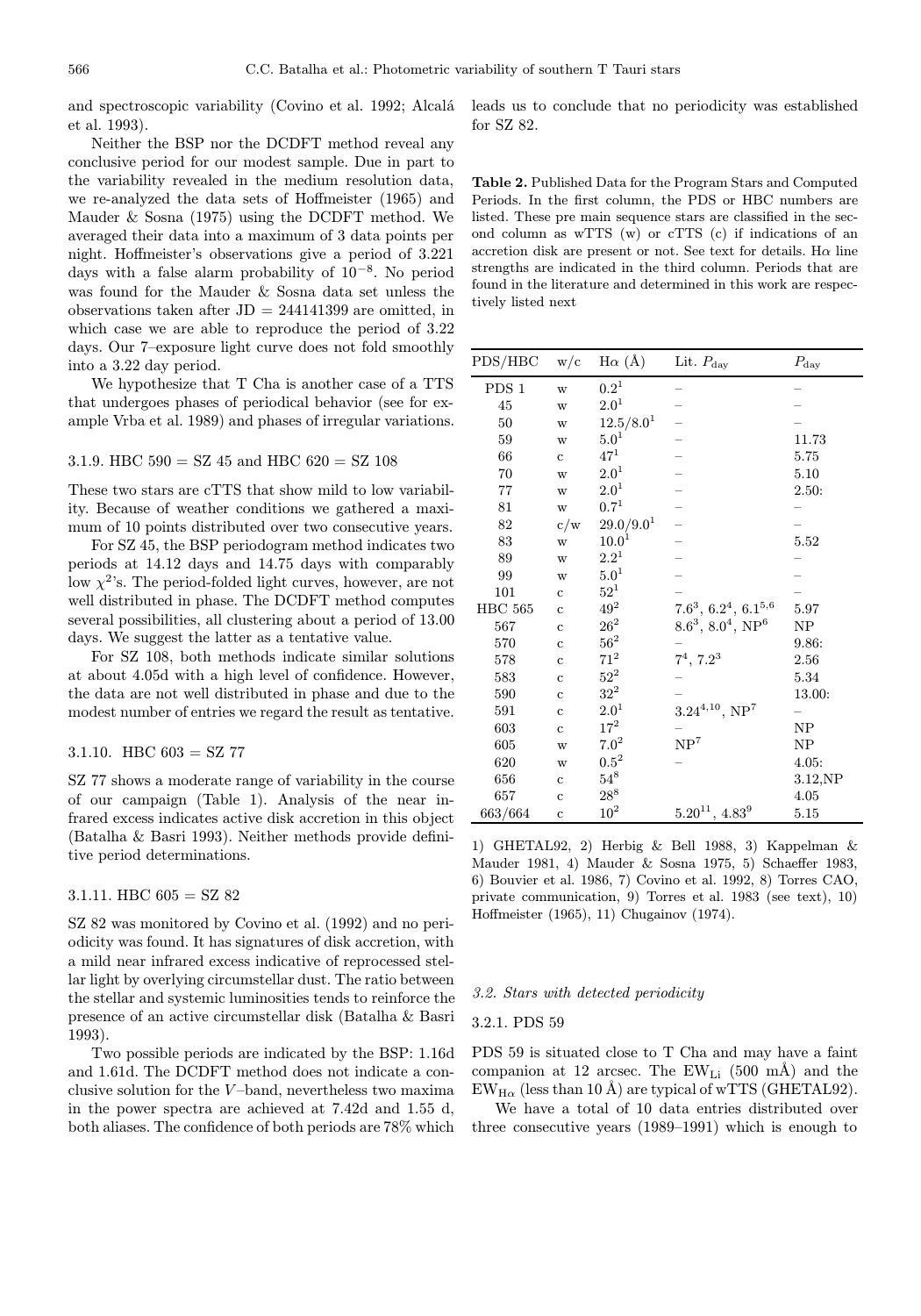cast suspicion on any result. Nevertheless, we proceed with the analysis having in mind that wTTS's have, in general, stable spot distributions (Herbst et al. 1994). The BSP method indicates 14.07d and 11.73d as possible periods, with the former folded light curve indicating a double wave shape. The DCDFT method reveals a peak in the power spectrum at 11.73d in all colors, except  $U$ , with a modest confidence level of 30%, 98%, 96% and 83% in the colors  $B, V, R$  and I respectively. The peak and formal acceptance are significantly raised if all colors are included simultaneously. We propose a tentative period of 11.73d and the folded light curve is presented in Fig. 1.



Fig. 1. Period–folded light curve for PDS 59

## 3.2.2. PDS  $66 =$  Hen  $892$

Hen 892 is a cTTS on the basis of its strong H $\alpha$ , Li  $(370 \text{ mA})$  and IRAS colors. The large EW<sub>H $\alpha$ </sub> indicates accretion which implies the presence of veiling and/or color excess, especially in the blue where these effects are most strongly felt. Nevertheless, the amplitude of variability of Hen 892 is merely 0.1 mag in all colors. This variability is less than that found among active field stars (Rodono 1986) and is atypical of cTTS. This object is isolated from any known star forming region.

We gathered a total of 9 entries in  $1989/1990$  (1/8). The BSP method indicates two acceptable solutions in the colors  $V$ ,  $R$  and  $I: 4.67d$  and  $5.71d$ . The DCDFT method indicates  $5.75 \pm 0.03$  days with a confidence of 97.2% and  $4.70 \pm 0.02$  with a confidence of 93.5%. The criteria to adopt 5.75 days as the period for the season is based on the shape and the phase coverage of the folded light curve (Fig. 2).



Fig. 2. The same as Fig. 1 for Hen 892

### 3.2.3. PDS 70 = CoD-40 8434

The H $\alpha$  line of PDS 70 varies in between 2–4 Å. It shows a low range of variability ( 0.1) which is independent of color.

We gathered 9 entries  $UBV(RI)_{\text{C}}$  during 1989/1990 (1/8). The BSP method fits the data well at 5.1d or 5.6d, with comparable and low  $\chi^2$  and good phase coverage. The power spectrum from the DCDFT method peaks at 5.1d and 4.26d with a large degree of confidence in the  $V$ band. The confidence of the latter value is not consistently reproduced in the other colors. Therefore, we suggest a period of 5.1d during these two years (Fig. 3).

# 3.2.4. PDS  $83 = V896$  Sco

A steady increase in the amplitude towards the blue can be seen in the light curves of V896 Sco. Our data set is very modest with one entry taken in 1989 and six others in the following year. The periodogram analysis done with the BSP method indicates two possible periods at 5.54 days and 7.93 days yielding good phase coverage and low  $\chi^2$ values. The DCDFT method indicates 5.52 days with a large confidence level after adding the magnitudes of all colors. Thus, inspection of both period–folded light curves leads us to suggest 5.52 days as the rotational period of V896 Sco (Fig. 4).

## 3.2.5. HBC  $565 = SY \text{ CHA}$

SY Cha is an active T Tauri showing, at times, complex light curve behavior which suggests the presence of more than one dominant spot (Bouvier & Bertout 1989) and changes in the spot distribution. Periodicities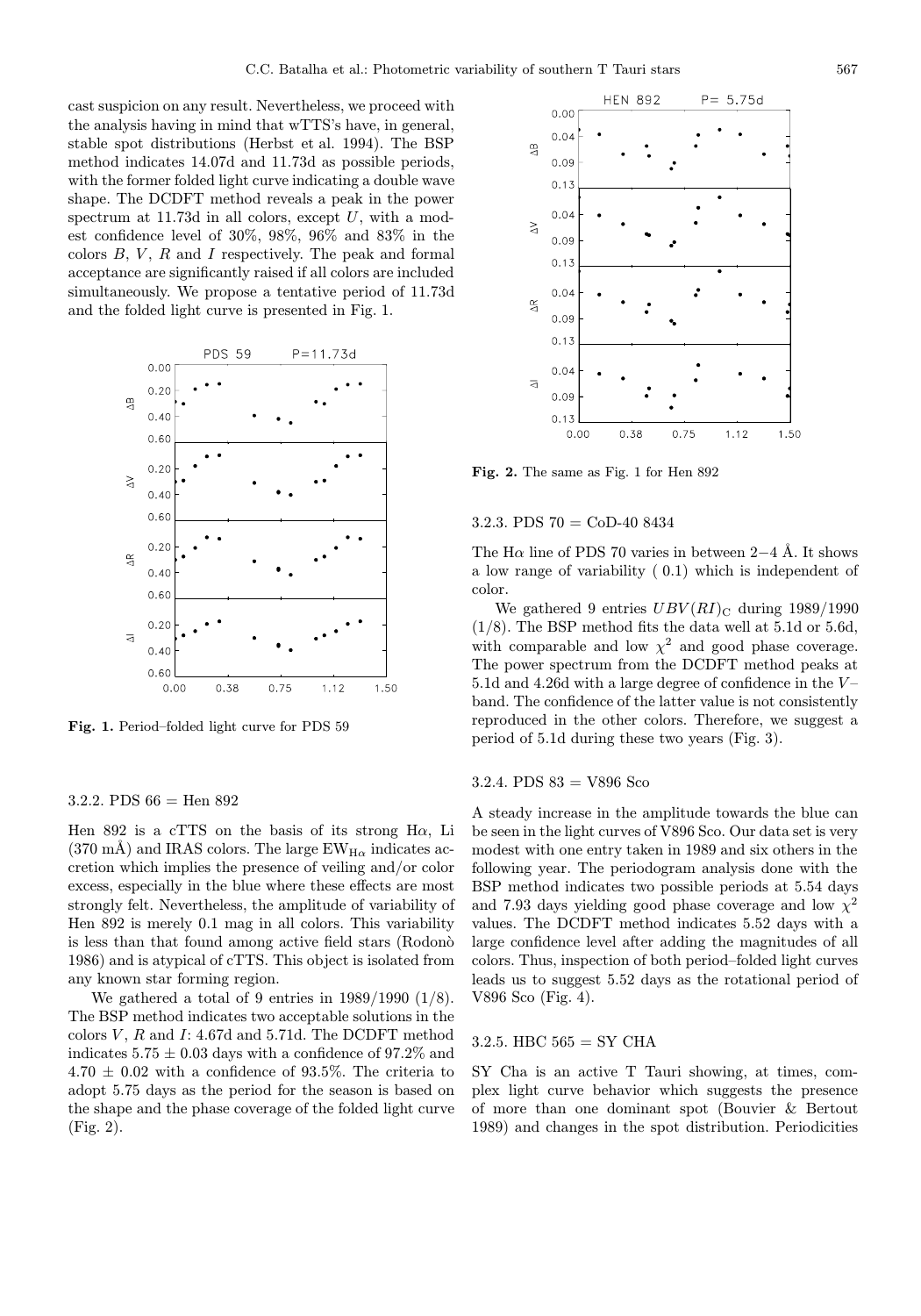

Fig. 3. The same as Fig. 1 for PDS 70



Fig. 4. The same as Fig. 1 for V896 Sco

have been reported for this object in Bouvier & Bertout (1989); Schaeffer (1983); Kappelman & Mauder (1981) and Mauder & Sosna (1975). These authors report 6.0, 6.129, 7.6 and 6.2d, respectively.

We gathered a total of 22 observations during 1994 and 1995 (6/16) and we confirm the periodic behavior of SY Cha. The BSP algorithm indicates two periods at 5.97d and 6.07d. The former gives more complete phase coverage. The DCDFT method suggests 5.97 days as the most acceptable period for the season with confidence levels of 99.99%. We conclude that during our campaign SY Cha

had a period of 5.97d and the final folded light curve is presented in Fig. 5.



Fig. 5. The same as Fig. 1 for SY Cha

#### 3.2.6. HBC  $578 = \text{VZ} \text{ CHA}$

VZ Cha is a typical representative of cTTS, with very large  $EW_{H\alpha}$  and IRAS fluxes. Studies based on spectroscopic observations indicate a period of about 7 days (Mauder  $&$  Schulz 1978). Another period of 7.2 days – determined with sparser time sampling - is also pointed out by Kappelman & Mauder (1981).

The BSP method does not indicate any significant minimum. The DCDFT algorithm presents peaks in the power spectrum at 2.577 days (99.8% in  $I$  and 98.0% in  $V$ ), and, with lower significance, 12.00 days. We suggest 2.56 days as the final period, after inspecting the period– folded light curve (Fig. 6).



Fig. 6. The same as Fig. 1 for VZ Cha

#### $3.2.7.$  HBC  $583 = WY$  CHA

We have photometry of WY Cha taken during two seasons. The BSP method indicates two acceptable periods of 5.43d and 2.10d, with the former showing better phase coverage. The DCDFT method indicates the period of 5.34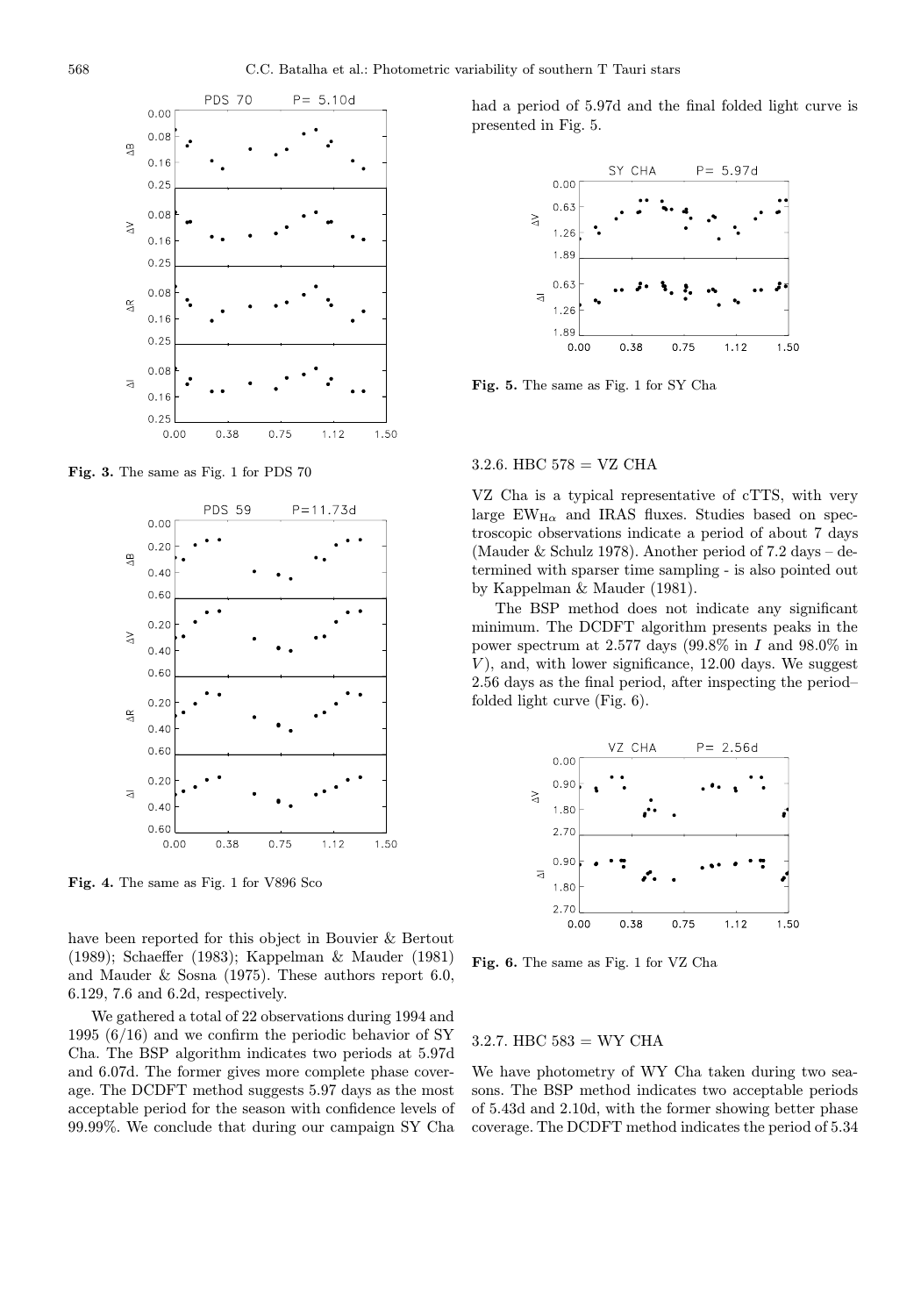days with a very high level of acceptance. The former period gives the minimum  $\chi^2$  for the adjusted curve and is chosen as the period for the season (Fig. 7).



Fig. 7. The same as Fig. 1 for WY Cha

# 3.2.8. HBC  $656 = AS$  216

Our photometric data of AS 216 – a PMS star not associated with any known molecular cloud (Quast et al. 1987) – have been gathered since 1985. The EW<sub>H $\alpha$ </sub> computed at medium resolution (GHETAL92) spans values between 40 and 70 Å which is indicative of disk–like activity. The photometric variability of AS 216 shows no significant change in the first three years. It reaches an amplitude of  $0.15$  mag in the V-band during the interval JD = 2446223−2446279, rises up to 0.25 mag during  $JD = 2446627 - 2446648$ , and then decreases again to 0.15 mag  $(JD = 2446978 - 2447028)$ . This behavior is consistent for all the colors. In the last two years (1989/1990) AS 216 went through an overall increase in variability, which is best observed in the  $U$  band.

Both algorithms indicate the periods 3.12d and 4.24d during the first three runs, independent of whether the data sets are used together or separately in the periodogram analysis. A slightly larger confidence is given to the 3.12d period leading us to adopt it as the photometric period of 1985/1986/1987. However, neither of these options reaches the minimum level of acceptance in the following two years (1989/1990). In fact, the BSP method gives a period of 6.69d which is not confirmed by the DCDFT method, in part because the period–folded light curve shape departs slightly from a sinusoidal one. We conclude that AS 216 is another case of a cTTS that undergoes periodical/aperiodical phases.

The folded light curve of the 3.12 day period  $(1985/1986/1987)$  is shown in Fig. 8. We note the occurrence of a maximum in brightness at phase 0.85 that is detected in the three colors. It is not an artifact of data reduction nor weather conditions. In fact, it indicates a significant increase of continuum emission which is not compatible with classical flare activity but with the optical veiling detected in PMS stars (Basri & Batalha 1990).

We show in Fig. 9 the 1989/1990 photometry, folded into 3.12 days.



Fig. 8. UBV period–folded light curve for AS 216 during 1985, 1986 and 1987 observing season



Fig. 9. The 3.12 days period–folded light curve of AS 216 during the 1989/1990 season. Inspection in the Fig. 8 show that AS 216 is a typical case of cTTS that goes through phases of periodical/aperiodical behavior.

#### 3.2.9. HBC  $657 = AS$  218

AS 218 has shown evidence of periodic or quasi-periodic modulation in several colors with possibly no connection to cold spots (Quast et al. 1987). It is also shown that this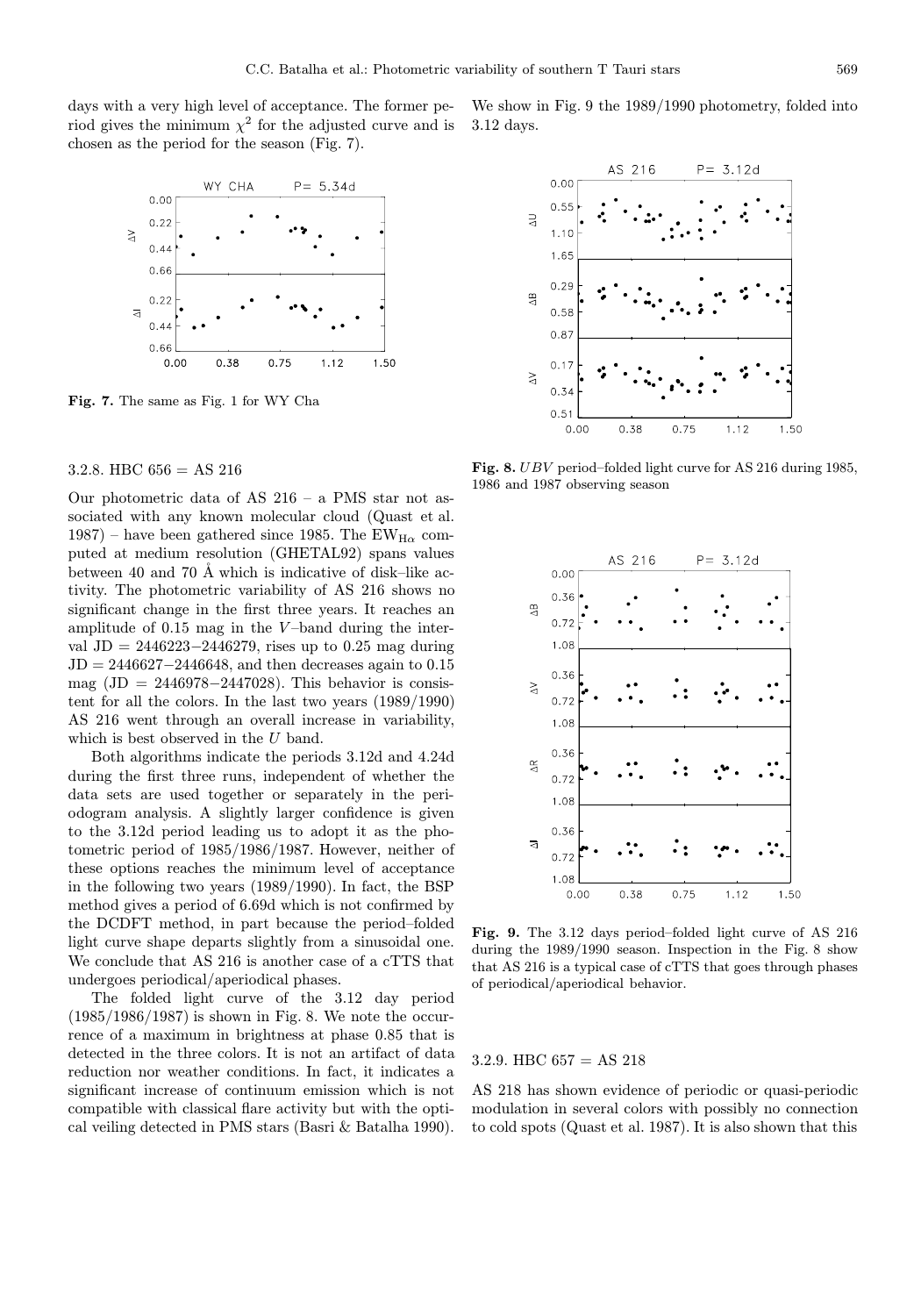object is isolated from any molecular cloud (Quast et al. 1987).

The BSP method indicates periods of less than 2.0 days which are not included in our final analysis. The folded light curve with a period of 4.05 days obtained by the DCDFT method is indicated in Fig. 10.



Fig. 10. The same as Fig. 1 for AS 218

# 3.2.10. HBC  $663/664 =$  FK Ser

FK Ser is classified as a post T Tauri Star by Herbig (1973) and a visual binary system with separation of  $1.33''$  (HBC  $663/664$ ). It presents 800  $\mu$ m emission similar to that of PDS 55, and Jensen et al. (1996) conclude that FK Ser has disk properties similar to that of a typical TTS.

Quast et al. (1987) suggest that this system is isolated from any known molecular cloud, and they note that the periodic modulation is incompatible with those of cool spots. Chugainov (1974) finds a sinusoidal light variation with a period of 5.20 days and an amplitude of 0.1 magnitudes. Observations of this star in B and V done in 1974 at CTIO result in a period of 4.83 days, erroneously printed as 4.53 days in Torres et al. (1983). The origin of the apparent discrepancy in the resulting periods may reside in the fact that FK Ser is a binary system. Each component has a similar spectral classification. Therefore, the continuum modulation of each component, if present, will necessarily add to the final light curve explaining the difference in periods.

We have 30 entries taken during 10 nights in the 1986 run UBV and 17 taken during the 1988-1990 one  $UBV(RI)_{\text{C}}$ . In 1986 FK Ser shows large amplitude variations – a maximum in  $U$ . The period of 4.89d presents itself as the best solution of the BSP algorithm for both runs. The DCDFT method finds a period of 5.13d in the first run if the photometry of all colors are added simultaneously. The variability is conspicuous in the following

run, but the indicated period of 5.15d has a lower confidence level than for the previous run. We suggest a photometric period of 5.15d for FK Ser (Fig. 11).



Fig. 11. The same as Fig. 1 for FK Ser

#### 4. Summary and conclusions

We present the photometric variability of 26 T Tauri Stars in an effort to increase the statistics of the photometric data of pre–Main Sequence Stars and to deepen the information regarding TTS observed in the Southern hemisphere. More than half of our objects were initially identified using IRAS data and subsequently classified using medium resolution spectra revealing the LiI  $\lambda$ 6707 line in absorption together with the  $H\alpha$  line in emission or filled in (GHETAL92). The other objects in our sample are listed in the HBC catalogue.

We derive photometric periods for PDS 59, Hen 892, PDS 70, V896 Sco, VZ Cha, WY Cha, AS 216, AS 218 and FK Ser. We suggest possible periodicity during the observing season for PDS 77, CT Cha, SZ 45, SZ 108 and confirm previous values for SY Cha. Irregular variability is found for SZ 77, SZ 82 and TW Cha.

TW Cha shows no periodicity during the observing season, in agreement with the previous work of Bouvier et al. (1986). It is worth noting that Kappelman & Mauder (1981) and Mauder & Sosna (1975) do find periodic patterns in the TW Cha light curve. Therefore, TW Cha should be regarded as an example of a cTTS whose light curve may be either rotationally modulated or dominated by irregular variations. Likewise, our exercise on the archived data of T Cha and our analysis of AS 216 produce similar results – results which suggest these stars have rotational modulations which are occasionally dominated by irregular flux variations.

The rich time series of AS 216 distributed over 5 years allows us to test the stability the measured rotational